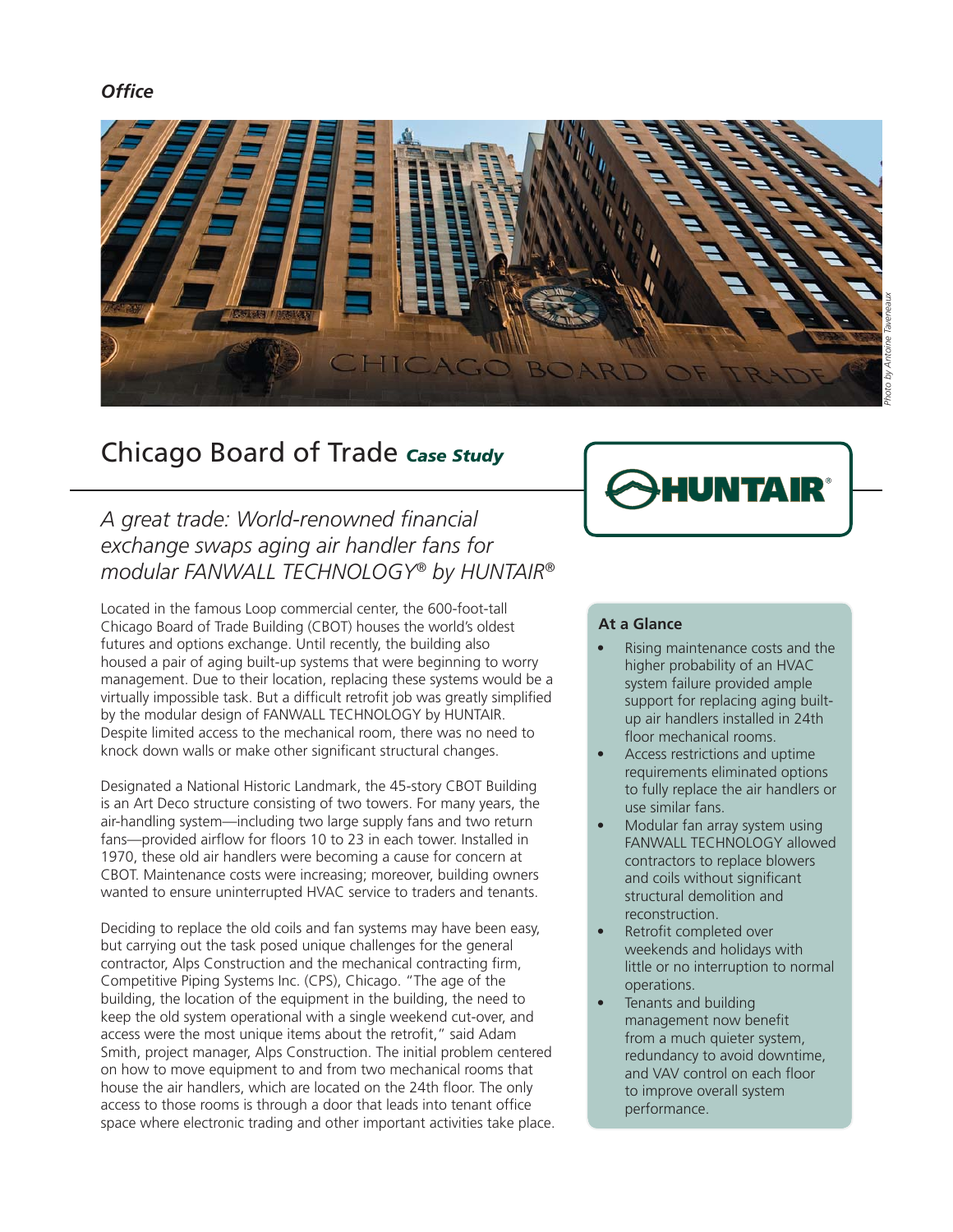The contractors knew they had to find another way to get men and equipment into and out of the mechanical rooms during the project. They developed a different route, one that lead into the mechanical room through a small exterior opening cut to the outside and then down to a subroof on the 23rd floor.

The difficulties involved in moving equipment via this route played a big role in the choice of new airhandling equipment. The original plan was to replace the old units with something similar, but given the access limitations, that idea no longer seemed feasible. "The original blowers were extremely large," said Tom Muraski, vice president of Competitive Piping Systems. "In order to get something that size into the building, we would have had to take out walls. It would have been a massive undertaking."

#### **Modular system delivers 470,000 cfm**

So instead of large conventional fans like the old ones, the team chose a modular fan system. A FANWALL® system consists of a number of individual cube-shaped cells, each of which houses a fan, motor and electrical connections. The number and configuration of these relatively compact cells depend on the application and its requirements. "The FANWALL components were of a manageable size to allow us to work around the existing equipment that remained in the penthouse and gain access through standard doors," said Smith.

Because the modular fan system could be installed cell by cell, no significant structural changes were needed. With FANWALL fan cubes, "we could bring the system up in small pieces and build everything onsite," said Muraski.

FANWALL systems are customconfigured by specifying the number of fans, as well as fan operating speed (rpm) and wheel width and diameter. This allows each system to be optimized for maximum efficiency.





*The modular design of FANWALL systems provided the ideal fan replacement solution by removing access barriers to the existing air handlers located in two* 

For this job, Environmental Systems Design, a global consulting engineering firm headquartered in Chicago, worked with Midwest Applied Solutions of Hillside, IL, the HUNTAIR manufacturer representative, to design two identical fan systems totaling 470,000 cubic feet per minute (cfm). Each system consists of a 130,000 cfm supply array made up of 21 FANWALL cells and a 105,000 cfm return array made up of 15 cells. The cells measure approximately 3 feet by 4 feet and weigh about 400 pounds.

One by one, CPS personnel brought the 72 fan cells up to the 23rd floor using a dolly. Then the installers moved the cells outside onto the sub-roof, where scaffolding and a hoisting rig lifted each cell up to a catwalk next to the mechanical room on the 24th floor. Finally, a construction worker wheeled the cells into the mechanical room through the temporary hole in the wall.

#### **HVAC service continues uninterrupted during workdays**

Another factor in the complicated installation was the requirement that airflow to floors 10 to 23 in both towers never be turned down during normal business hours. To meet this requirement, CPS divided the project into phases. First, while the existing supply fans were running, technicians demolished the old exhaust fans and replaced them with a new FANWALL supply system. Piping ran through the space designated for the new fan array, but this presented no problem, thanks to the flexibility of the modular system. The array was simply split into two parts, one part five cells wide by three high and the other two cells wide by three high, allowing piping to run in between.

Once the supply FANWALL systems were in place, CPS switched over power and ductwork to the new FANWALL array, which began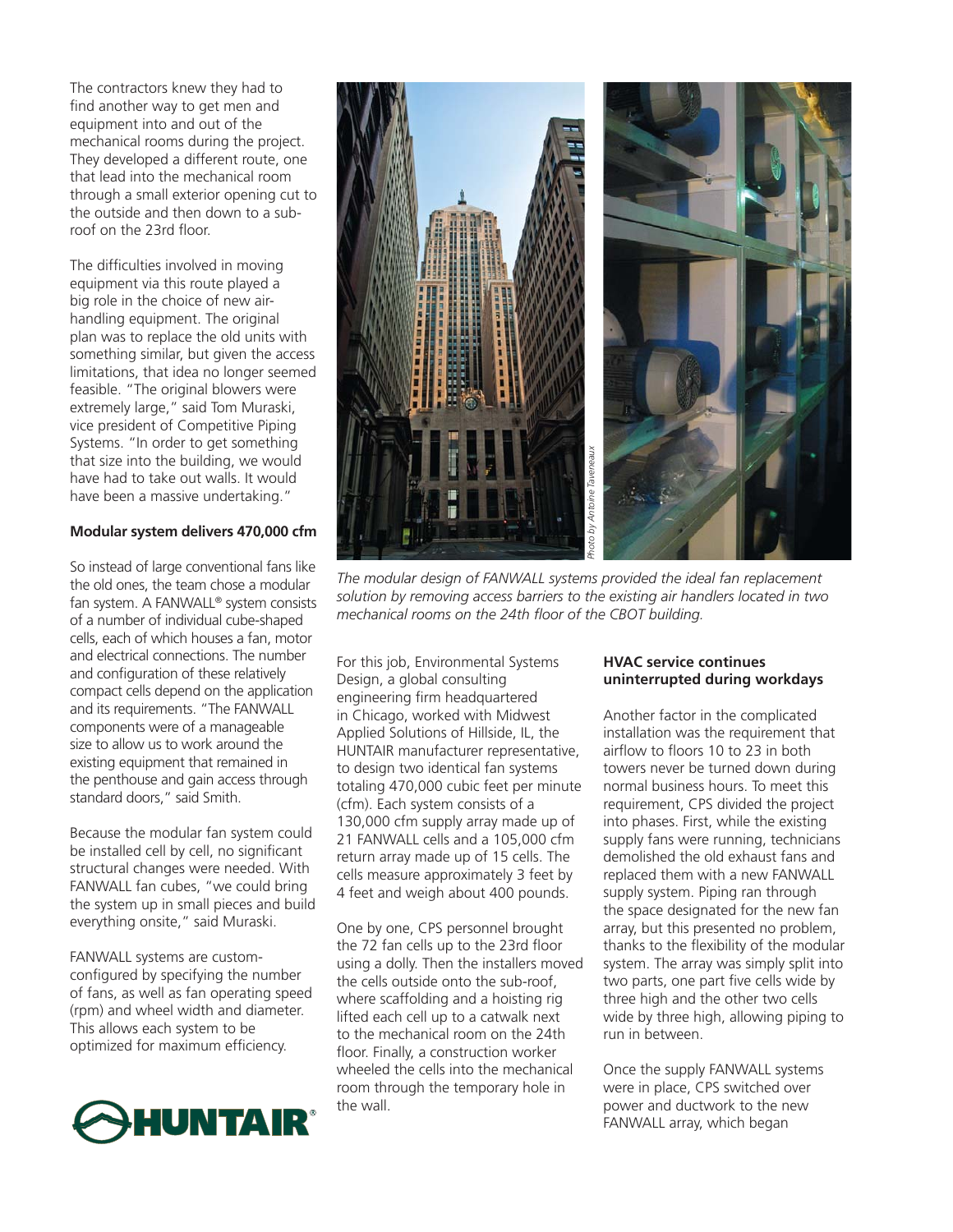

*One by one, CPS personnel brought the 72 fan cells up to the 23rd floor using a dolly. The cells were moved outside onto the sub-roof where they were hoisted onto a scaffolding catwalk and moved into the mechanical room on the 24th floor through a temporary hole in the wall.* 

functioning as the new supply system over the weekend. Finally, the contractor demolished the old supply fans and replaced them with a FANWALL® array for the exhaust system.

The entire job, which included installing new coils and dampers, took about three months. All system shutdowns and startups occurred during nights, weekends and holidays so that the project wouldn't disrupt building operations during normal business hours.

#### **VAV boxes allow floor-by-floor control**

Now operational in the two towers of the CBOT Building, the FANWALL systems produce a uniform piston of air that creates a uniform velocity profile at the unit coils and filters, as well as throughout the unit's airway path. This uniform airflow profile reduces static pressure drop due to turbulence and system effects.

The FANWALL motor-control panels include three active variable-frequency drives (VFDs), each of which controls a third of the 21 motors in the supply array. The supply systems also include one redundant VFD wired for automatic switchover in the event of a VFD failure.

In addition, the new airflow systems are equipped with a full complement of variable air volume (VAV) boxes that allow airflow control on each floor served by the systems. The old airhandling system did not include VAV boxes for all floors. On floors without VAV boxes, static pressure would build up at certain times of the year with no way to relieve it.

#### **Multiple fan system prevents mission-critical failure**

The identically sized fans and motors that make up a FANWALL array operate in parallel to create the same airflow rate (cfm) as a single, larger fan sized for the same duty. Due to this system redundancy, a fan/motor failure is only a high-priority maintenance issue rather than a mission-critical failure that disables the entire airhandling system.

If one fan motor fails during operation, the VFD and control system increase the speed of the other motors so overall system performance can be maintained at the same level until the failed motor is replaced. Losing one fan doesn't noticeably affect the system's operation.

The modular design also simplifies maintenance. For example, each fan

motor is much smaller than those required by systems with large plenum fans. Further reducing maintenance, the direct-drive design requires no belts or sheaves. Nor does it require fan bearings, the HVAC component most likely to fail or deteriorate over time. The fan assembly also eliminates lubrication requirements with permanently sealed motor bearings.

#### *Low-frequency rumble no longer an issue*

In the mechanical rooms of the CBOT Building, small fans operating at relatively high speeds produce less of the particularly troublesome lowfrequency noise than lower-speed larger fans sized for the same airflow and static pressure. The modular fan design also benefits from careful attention to balance within each of the fan wheels, which significantly reduces vibration. Another key to noise reduction, a Coplanar Silencer® surrounds the fan and motor of each fan cube with acoustically absorbent material to greatly reduce airborne noise at the source.

"I remember being in the mechanical rooms with the old fans running and having to yell at everyone at the top of my lungs. Now we can have a piano recital up there if we want to," said Joe Kurcz, sales engineer for Midwest Applied Solutions. In addition, the footprint of the FANWALL system is about half the size of the old fans, which has opened up about 600 square feet of additional space in each of the mechanical rooms. "We literally gave them their mechanical rooms back," Kurcz added.

Now, the building's tenants and visitors benefit from an HVAC system that delivers better performance and reliability. Giving up an old, unwieldy fan system for a modular FANWALL system was definitely a "good trade" for the Chicago Board of Trade Building.